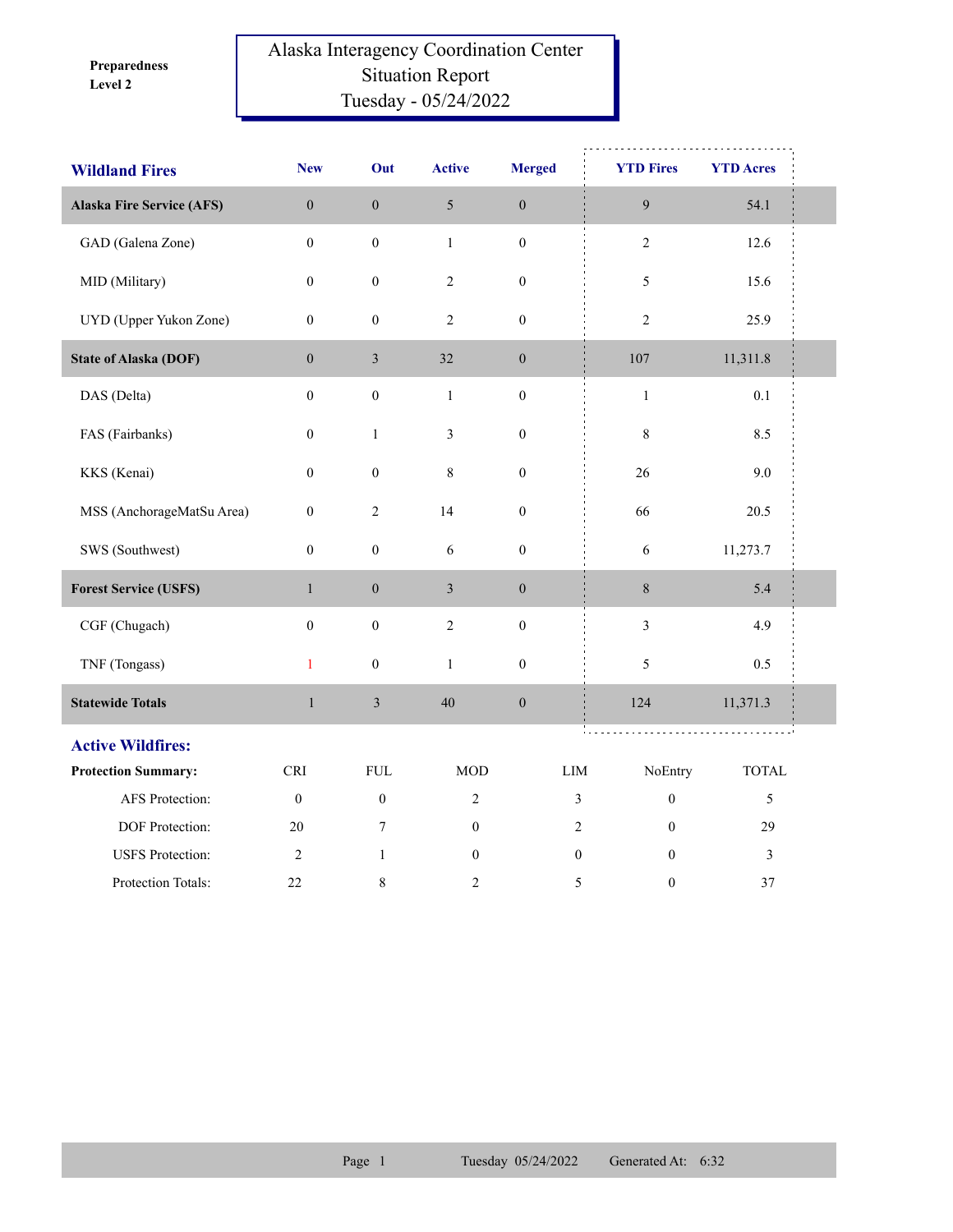## **Active Fires Status Summary**

|                         | Staffed           |                     | Unstaffed       |                     |  |
|-------------------------|-------------------|---------------------|-----------------|---------------------|--|
|                         | Contained $(S/C)$ | Uncontained $(S/U)$ | Contained (U/C) | Uncontained $(U/U)$ |  |
| AFS Protection:         |                   |                     |                 |                     |  |
| <b>DOF</b> Protection:  |                   |                     | 28              |                     |  |
| <b>USFS</b> Protection: |                   |                     |                 |                     |  |
| Status Totals:          |                   |                     |                 |                     |  |

| <b>Active Fires Acreage Summary</b> |                       |                |  |  |  |  |
|-------------------------------------|-----------------------|----------------|--|--|--|--|
|                                     | Acres                 | Acreage Change |  |  |  |  |
| New                                 | 0.1                   |                |  |  |  |  |
| 39 Monitor                          | 11,353.2              | 38.2           |  |  |  |  |
| 3 Out                               | 0.4                   | 0.0            |  |  |  |  |
| 6 Prescribed                        | 24,933.0              | 758.1          |  |  |  |  |
| 49 Fires                            | Total Acres: 36,286.7 |                |  |  |  |  |

## **Prescribed Fires**

|                                 | <b>YTD</b> Fires | YTD Acres | New | Active | Out Yesterday |
|---------------------------------|------------------|-----------|-----|--------|---------------|
| Military                        |                  | 24,665.0  |     |        |               |
| National Park Service           |                  | 0.1       |     |        |               |
| State of Alaska                 | 4                | 255.1     |     |        |               |
| U.S. Forest Service             |                  | 18.0      |     |        |               |
| <b>Fuels Management Totals:</b> |                  | 24,938.2  |     |        |               |

## **Cause Summary For All Fires (Includes Merged Fires But Not Prescribed Fires)**

|        | Human: 98        |                | 974.2 Acres  |
|--------|------------------|----------------|--------------|
|        | Lightning: 3     |                | $26.0$ Acres |
|        | Undetermined: 23 | 10,371.1 Acres |              |
| Total: | 124              | 11,371.3 Acres |              |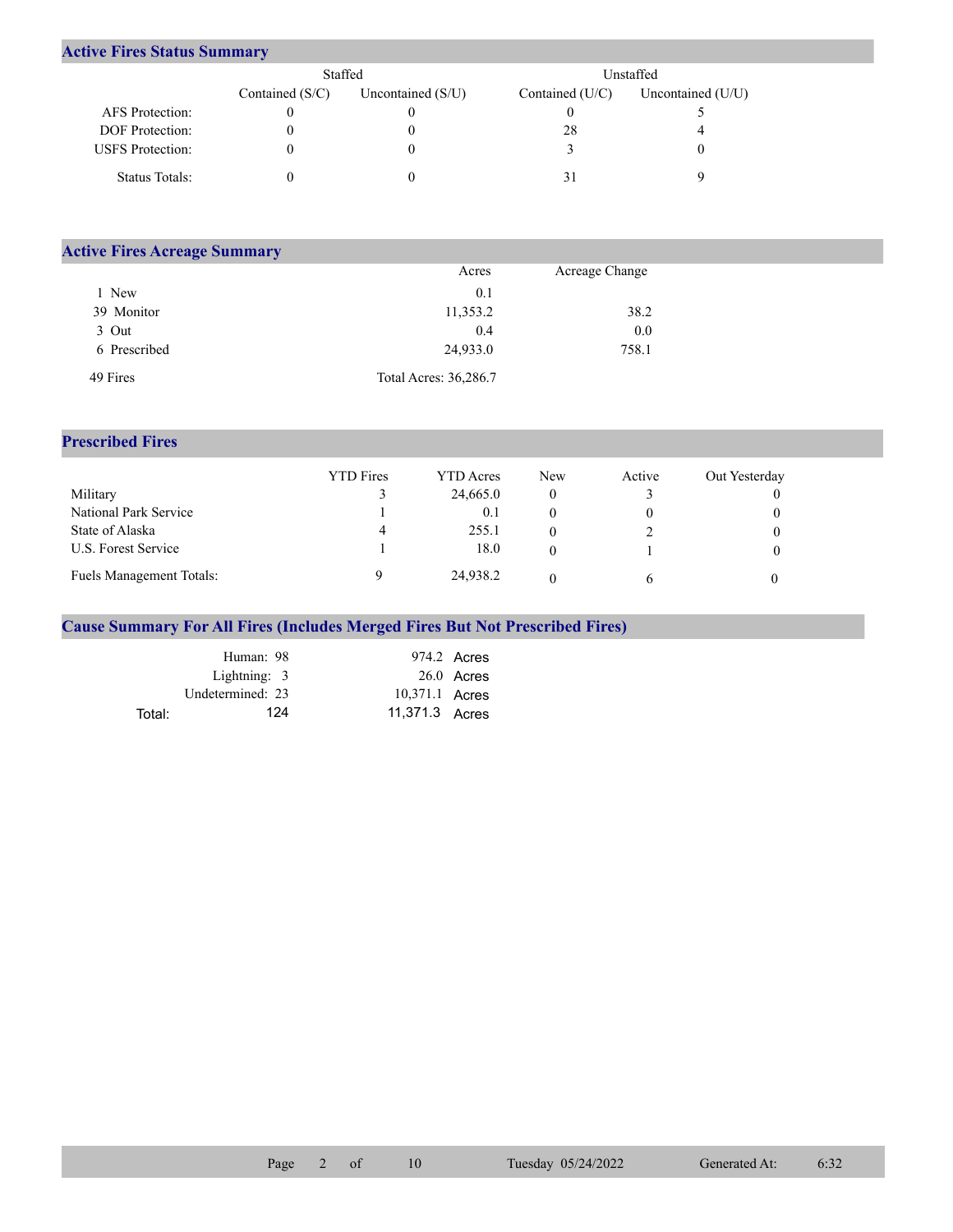| <b>New</b>               |             | Count: 1           | Acres: $0.1$  |                                      |                          |                  |  |
|--------------------------|-------------|--------------------|---------------|--------------------------------------|--------------------------|------------------|--|
| Daily Report From: 05/23 |             |                    |               |                                      | $0.1$ Acreage On $05/23$ |                  |  |
| PNK1                     |             | Lat: $5818.3483$   | Status: $U/C$ | Acres: $0.1$                         |                          | Option: Critical |  |
| 000132                   |             | Lon: 134 25.9983   |               | Start Date: $05/23$                  | Area: TNF                |                  |  |
| P0PNK1                   | Owner: USFS |                    | Unit:         | <b>AKTNF-Tongass National Forest</b> |                          |                  |  |
| 132                      |             | Name: Point Louisa |               |                                      | Cause:                   | Human            |  |

The fire was reported to the duty officer, E-632 responded, the smoldering fire was contained and controlled.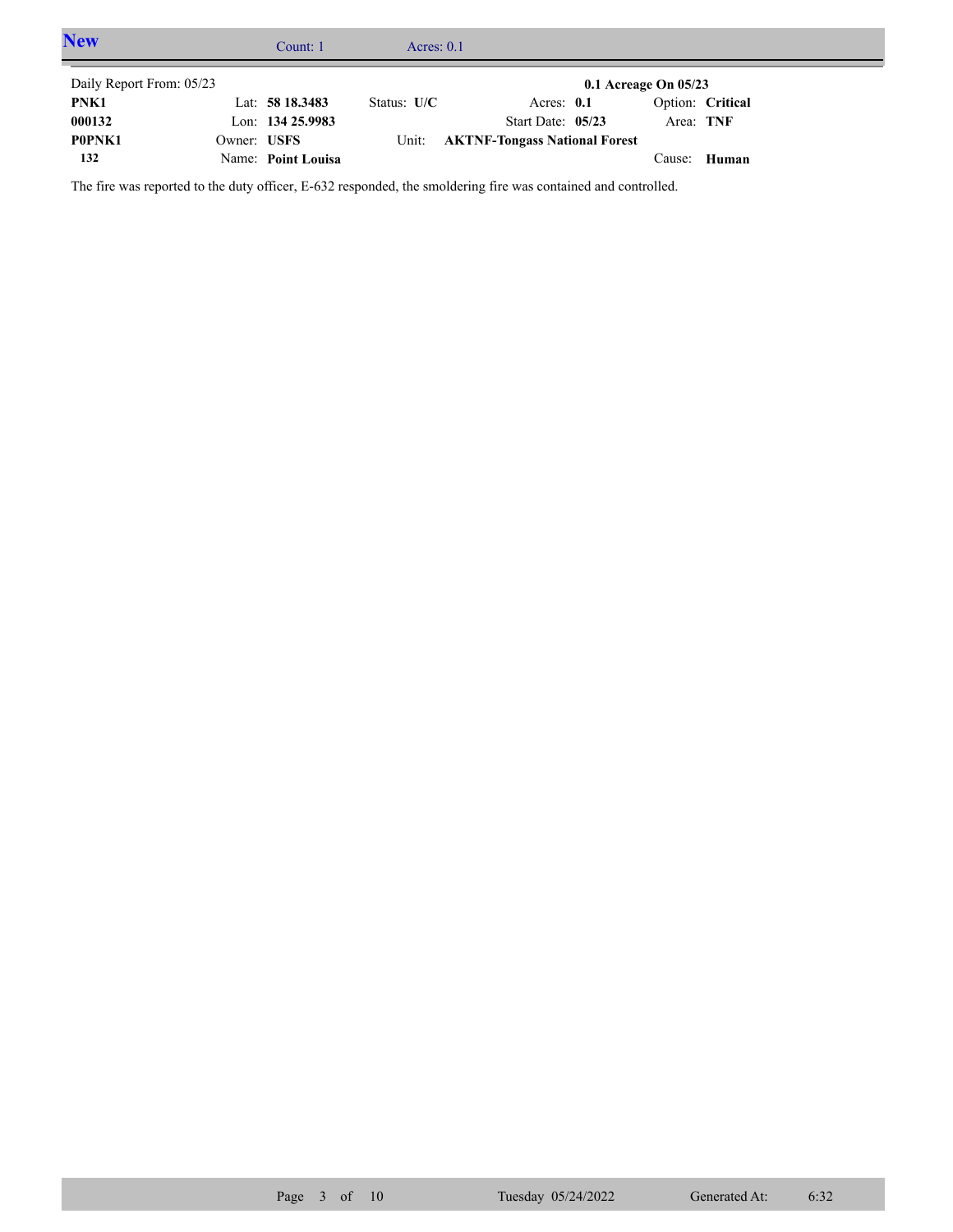|                          | Count: 39 |                                                                                                                                                                                                                                                                                                                                                                                                                                                                                                                                                                                                        |                                                                     |                 |                                                                      |                                                                                                                                                                                                                                                                                                  |                                                                                                                                                                                                                                                                                                                                                                                                                                                                                                                                                                                                                                                                                                                                                                                                                                                                                                                                            |
|--------------------------|-----------|--------------------------------------------------------------------------------------------------------------------------------------------------------------------------------------------------------------------------------------------------------------------------------------------------------------------------------------------------------------------------------------------------------------------------------------------------------------------------------------------------------------------------------------------------------------------------------------------------------|---------------------------------------------------------------------|-----------------|----------------------------------------------------------------------|--------------------------------------------------------------------------------------------------------------------------------------------------------------------------------------------------------------------------------------------------------------------------------------------------|--------------------------------------------------------------------------------------------------------------------------------------------------------------------------------------------------------------------------------------------------------------------------------------------------------------------------------------------------------------------------------------------------------------------------------------------------------------------------------------------------------------------------------------------------------------------------------------------------------------------------------------------------------------------------------------------------------------------------------------------------------------------------------------------------------------------------------------------------------------------------------------------------------------------------------------------|
|                          |           |                                                                                                                                                                                                                                                                                                                                                                                                                                                                                                                                                                                                        |                                                                     |                 |                                                                      |                                                                                                                                                                                                                                                                                                  |                                                                                                                                                                                                                                                                                                                                                                                                                                                                                                                                                                                                                                                                                                                                                                                                                                                                                                                                            |
| Daily Report From: 05/23 |           |                                                                                                                                                                                                                                                                                                                                                                                                                                                                                                                                                                                                        |                                                                     |                 |                                                                      |                                                                                                                                                                                                                                                                                                  |                                                                                                                                                                                                                                                                                                                                                                                                                                                                                                                                                                                                                                                                                                                                                                                                                                                                                                                                            |
|                          |           | Status: U/C                                                                                                                                                                                                                                                                                                                                                                                                                                                                                                                                                                                            |                                                                     |                 |                                                                      |                                                                                                                                                                                                                                                                                                  | Option: Critical                                                                                                                                                                                                                                                                                                                                                                                                                                                                                                                                                                                                                                                                                                                                                                                                                                                                                                                           |
|                          |           |                                                                                                                                                                                                                                                                                                                                                                                                                                                                                                                                                                                                        |                                                                     |                 |                                                                      | Area: MSS                                                                                                                                                                                                                                                                                        |                                                                                                                                                                                                                                                                                                                                                                                                                                                                                                                                                                                                                                                                                                                                                                                                                                                                                                                                            |
|                          |           | Unit:                                                                                                                                                                                                                                                                                                                                                                                                                                                                                                                                                                                                  |                                                                     |                 |                                                                      |                                                                                                                                                                                                                                                                                                  |                                                                                                                                                                                                                                                                                                                                                                                                                                                                                                                                                                                                                                                                                                                                                                                                                                                                                                                                            |
|                          |           |                                                                                                                                                                                                                                                                                                                                                                                                                                                                                                                                                                                                        |                                                                     |                 |                                                                      |                                                                                                                                                                                                                                                                                                  |                                                                                                                                                                                                                                                                                                                                                                                                                                                                                                                                                                                                                                                                                                                                                                                                                                                                                                                                            |
|                          |           |                                                                                                                                                                                                                                                                                                                                                                                                                                                                                                                                                                                                        |                                                                     |                 |                                                                      |                                                                                                                                                                                                                                                                                                  |                                                                                                                                                                                                                                                                                                                                                                                                                                                                                                                                                                                                                                                                                                                                                                                                                                                                                                                                            |
|                          |           |                                                                                                                                                                                                                                                                                                                                                                                                                                                                                                                                                                                                        |                                                                     |                 |                                                                      |                                                                                                                                                                                                                                                                                                  |                                                                                                                                                                                                                                                                                                                                                                                                                                                                                                                                                                                                                                                                                                                                                                                                                                                                                                                                            |
|                          |           | Status: U/C                                                                                                                                                                                                                                                                                                                                                                                                                                                                                                                                                                                            |                                                                     |                 |                                                                      |                                                                                                                                                                                                                                                                                                  | Option: Critical                                                                                                                                                                                                                                                                                                                                                                                                                                                                                                                                                                                                                                                                                                                                                                                                                                                                                                                           |
|                          |           |                                                                                                                                                                                                                                                                                                                                                                                                                                                                                                                                                                                                        |                                                                     |                 |                                                                      | Area: MSS                                                                                                                                                                                                                                                                                        |                                                                                                                                                                                                                                                                                                                                                                                                                                                                                                                                                                                                                                                                                                                                                                                                                                                                                                                                            |
|                          |           | Unit:                                                                                                                                                                                                                                                                                                                                                                                                                                                                                                                                                                                                  |                                                                     |                 |                                                                      |                                                                                                                                                                                                                                                                                                  |                                                                                                                                                                                                                                                                                                                                                                                                                                                                                                                                                                                                                                                                                                                                                                                                                                                                                                                                            |
|                          |           |                                                                                                                                                                                                                                                                                                                                                                                                                                                                                                                                                                                                        |                                                                     |                 |                                                                      |                                                                                                                                                                                                                                                                                                  | Undetermined                                                                                                                                                                                                                                                                                                                                                                                                                                                                                                                                                                                                                                                                                                                                                                                                                                                                                                                               |
|                          |           |                                                                                                                                                                                                                                                                                                                                                                                                                                                                                                                                                                                                        |                                                                     |                 |                                                                      |                                                                                                                                                                                                                                                                                                  |                                                                                                                                                                                                                                                                                                                                                                                                                                                                                                                                                                                                                                                                                                                                                                                                                                                                                                                                            |
|                          |           | Status: U/C                                                                                                                                                                                                                                                                                                                                                                                                                                                                                                                                                                                            |                                                                     |                 |                                                                      | Option: Full                                                                                                                                                                                                                                                                                     |                                                                                                                                                                                                                                                                                                                                                                                                                                                                                                                                                                                                                                                                                                                                                                                                                                                                                                                                            |
|                          |           |                                                                                                                                                                                                                                                                                                                                                                                                                                                                                                                                                                                                        |                                                                     |                 |                                                                      | Area: MSS                                                                                                                                                                                                                                                                                        |                                                                                                                                                                                                                                                                                                                                                                                                                                                                                                                                                                                                                                                                                                                                                                                                                                                                                                                                            |
|                          |           | Unit:                                                                                                                                                                                                                                                                                                                                                                                                                                                                                                                                                                                                  |                                                                     |                 |                                                                      |                                                                                                                                                                                                                                                                                                  |                                                                                                                                                                                                                                                                                                                                                                                                                                                                                                                                                                                                                                                                                                                                                                                                                                                                                                                                            |
|                          |           |                                                                                                                                                                                                                                                                                                                                                                                                                                                                                                                                                                                                        |                                                                     |                 |                                                                      | Cause:                                                                                                                                                                                                                                                                                           | Undetermined                                                                                                                                                                                                                                                                                                                                                                                                                                                                                                                                                                                                                                                                                                                                                                                                                                                                                                                               |
|                          |           |                                                                                                                                                                                                                                                                                                                                                                                                                                                                                                                                                                                                        |                                                                     |                 |                                                                      |                                                                                                                                                                                                                                                                                                  |                                                                                                                                                                                                                                                                                                                                                                                                                                                                                                                                                                                                                                                                                                                                                                                                                                                                                                                                            |
|                          |           |                                                                                                                                                                                                                                                                                                                                                                                                                                                                                                                                                                                                        |                                                                     |                 |                                                                      |                                                                                                                                                                                                                                                                                                  |                                                                                                                                                                                                                                                                                                                                                                                                                                                                                                                                                                                                                                                                                                                                                                                                                                                                                                                                            |
|                          |           |                                                                                                                                                                                                                                                                                                                                                                                                                                                                                                                                                                                                        |                                                                     |                 |                                                                      | Area: FAS                                                                                                                                                                                                                                                                                        |                                                                                                                                                                                                                                                                                                                                                                                                                                                                                                                                                                                                                                                                                                                                                                                                                                                                                                                                            |
|                          |           | Unit:                                                                                                                                                                                                                                                                                                                                                                                                                                                                                                                                                                                                  |                                                                     |                 |                                                                      |                                                                                                                                                                                                                                                                                                  |                                                                                                                                                                                                                                                                                                                                                                                                                                                                                                                                                                                                                                                                                                                                                                                                                                                                                                                                            |
|                          |           |                                                                                                                                                                                                                                                                                                                                                                                                                                                                                                                                                                                                        |                                                                     |                 |                                                                      |                                                                                                                                                                                                                                                                                                  | Cause: Human                                                                                                                                                                                                                                                                                                                                                                                                                                                                                                                                                                                                                                                                                                                                                                                                                                                                                                                               |
|                          |           |                                                                                                                                                                                                                                                                                                                                                                                                                                                                                                                                                                                                        |                                                                     |                 |                                                                      |                                                                                                                                                                                                                                                                                                  |                                                                                                                                                                                                                                                                                                                                                                                                                                                                                                                                                                                                                                                                                                                                                                                                                                                                                                                                            |
|                          |           |                                                                                                                                                                                                                                                                                                                                                                                                                                                                                                                                                                                                        |                                                                     |                 |                                                                      |                                                                                                                                                                                                                                                                                                  |                                                                                                                                                                                                                                                                                                                                                                                                                                                                                                                                                                                                                                                                                                                                                                                                                                                                                                                                            |
|                          |           |                                                                                                                                                                                                                                                                                                                                                                                                                                                                                                                                                                                                        |                                                                     |                 |                                                                      |                                                                                                                                                                                                                                                                                                  |                                                                                                                                                                                                                                                                                                                                                                                                                                                                                                                                                                                                                                                                                                                                                                                                                                                                                                                                            |
|                          |           | Unit:                                                                                                                                                                                                                                                                                                                                                                                                                                                                                                                                                                                                  |                                                                     |                 |                                                                      |                                                                                                                                                                                                                                                                                                  |                                                                                                                                                                                                                                                                                                                                                                                                                                                                                                                                                                                                                                                                                                                                                                                                                                                                                                                                            |
|                          |           |                                                                                                                                                                                                                                                                                                                                                                                                                                                                                                                                                                                                        |                                                                     |                 |                                                                      |                                                                                                                                                                                                                                                                                                  | Cause: Undetermined                                                                                                                                                                                                                                                                                                                                                                                                                                                                                                                                                                                                                                                                                                                                                                                                                                                                                                                        |
|                          |           |                                                                                                                                                                                                                                                                                                                                                                                                                                                                                                                                                                                                        |                                                                     |                 |                                                                      |                                                                                                                                                                                                                                                                                                  |                                                                                                                                                                                                                                                                                                                                                                                                                                                                                                                                                                                                                                                                                                                                                                                                                                                                                                                                            |
| Daily Report From: 05/23 |           |                                                                                                                                                                                                                                                                                                                                                                                                                                                                                                                                                                                                        |                                                                     |                 |                                                                      |                                                                                                                                                                                                                                                                                                  |                                                                                                                                                                                                                                                                                                                                                                                                                                                                                                                                                                                                                                                                                                                                                                                                                                                                                                                                            |
|                          |           |                                                                                                                                                                                                                                                                                                                                                                                                                                                                                                                                                                                                        |                                                                     |                 |                                                                      |                                                                                                                                                                                                                                                                                                  | Option: Critical                                                                                                                                                                                                                                                                                                                                                                                                                                                                                                                                                                                                                                                                                                                                                                                                                                                                                                                           |
|                          |           |                                                                                                                                                                                                                                                                                                                                                                                                                                                                                                                                                                                                        |                                                                     |                 |                                                                      |                                                                                                                                                                                                                                                                                                  |                                                                                                                                                                                                                                                                                                                                                                                                                                                                                                                                                                                                                                                                                                                                                                                                                                                                                                                                            |
|                          |           |                                                                                                                                                                                                                                                                                                                                                                                                                                                                                                                                                                                                        |                                                                     |                 |                                                                      |                                                                                                                                                                                                                                                                                                  |                                                                                                                                                                                                                                                                                                                                                                                                                                                                                                                                                                                                                                                                                                                                                                                                                                                                                                                                            |
|                          |           |                                                                                                                                                                                                                                                                                                                                                                                                                                                                                                                                                                                                        |                                                                     |                 |                                                                      |                                                                                                                                                                                                                                                                                                  |                                                                                                                                                                                                                                                                                                                                                                                                                                                                                                                                                                                                                                                                                                                                                                                                                                                                                                                                            |
|                          |           |                                                                                                                                                                                                                                                                                                                                                                                                                                                                                                                                                                                                        |                                                                     |                 |                                                                      |                                                                                                                                                                                                                                                                                                  |                                                                                                                                                                                                                                                                                                                                                                                                                                                                                                                                                                                                                                                                                                                                                                                                                                                                                                                                            |
|                          |           |                                                                                                                                                                                                                                                                                                                                                                                                                                                                                                                                                                                                        |                                                                     |                 |                                                                      |                                                                                                                                                                                                                                                                                                  |                                                                                                                                                                                                                                                                                                                                                                                                                                                                                                                                                                                                                                                                                                                                                                                                                                                                                                                                            |
|                          |           | Status: U/U                                                                                                                                                                                                                                                                                                                                                                                                                                                                                                                                                                                            |                                                                     |                 |                                                                      |                                                                                                                                                                                                                                                                                                  | Option: Modified                                                                                                                                                                                                                                                                                                                                                                                                                                                                                                                                                                                                                                                                                                                                                                                                                                                                                                                           |
|                          |           |                                                                                                                                                                                                                                                                                                                                                                                                                                                                                                                                                                                                        |                                                                     |                 |                                                                      |                                                                                                                                                                                                                                                                                                  | Area: GAD                                                                                                                                                                                                                                                                                                                                                                                                                                                                                                                                                                                                                                                                                                                                                                                                                                                                                                                                  |
|                          |           | Unit:                                                                                                                                                                                                                                                                                                                                                                                                                                                                                                                                                                                                  |                                                                     |                 |                                                                      |                                                                                                                                                                                                                                                                                                  |                                                                                                                                                                                                                                                                                                                                                                                                                                                                                                                                                                                                                                                                                                                                                                                                                                                                                                                                            |
|                          |           |                                                                                                                                                                                                                                                                                                                                                                                                                                                                                                                                                                                                        |                                                                     |                 |                                                                      |                                                                                                                                                                                                                                                                                                  | Cause: Human                                                                                                                                                                                                                                                                                                                                                                                                                                                                                                                                                                                                                                                                                                                                                                                                                                                                                                                               |
|                          |           |                                                                                                                                                                                                                                                                                                                                                                                                                                                                                                                                                                                                        |                                                                     |                 |                                                                      |                                                                                                                                                                                                                                                                                                  |                                                                                                                                                                                                                                                                                                                                                                                                                                                                                                                                                                                                                                                                                                                                                                                                                                                                                                                                            |
|                          |           |                                                                                                                                                                                                                                                                                                                                                                                                                                                                                                                                                                                                        |                                                                     |                 |                                                                      |                                                                                                                                                                                                                                                                                                  |                                                                                                                                                                                                                                                                                                                                                                                                                                                                                                                                                                                                                                                                                                                                                                                                                                                                                                                                            |
|                          |           |                                                                                                                                                                                                                                                                                                                                                                                                                                                                                                                                                                                                        |                                                                     |                 |                                                                      |                                                                                                                                                                                                                                                                                                  |                                                                                                                                                                                                                                                                                                                                                                                                                                                                                                                                                                                                                                                                                                                                                                                                                                                                                                                                            |
|                          |           | Unit:                                                                                                                                                                                                                                                                                                                                                                                                                                                                                                                                                                                                  |                                                                     |                 |                                                                      |                                                                                                                                                                                                                                                                                                  |                                                                                                                                                                                                                                                                                                                                                                                                                                                                                                                                                                                                                                                                                                                                                                                                                                                                                                                                            |
|                          |           | Lat: $6105.1517$<br>Lon: 149 46,1883<br>Owner: Private<br>Name: Zircon<br>Lat: 61 12.1080<br>Lon: 149 51.7020<br>Owner: State<br>Name: Chester Creek<br>Lat: $62$ 19.2000<br>Lon: 150 12.4400<br>Owner: Private<br>Name: Chulitna<br>Lat: $6448.2400$<br>Lon: $14734.0600$<br>Owner: State<br>Name: Badger Rd<br>Lat: $61\,36.0300$<br>Lon: 149 07.8500<br>Owner: Private<br>Name: 901 PWH<br>Lat: 61 34.7150<br>Lon: 149 29.3140<br>Owner: State<br>Name: Foggy Fire<br>Lat: 64 55.7604<br>Lon: 161 11.3520<br>Owner: ANCSA<br>Name: Koyuk Dump<br>Lat: $6440.7244$<br>Lon: 146 35.0520<br>Owner: DOD | Status: U/C<br>Status: $U/C$<br>Status: U/U<br>Unit:<br>Status: U/U | Acres: 11,353.2 | <b>AKPRI-Private</b><br><b>AKPRI-Private</b><br><b>AKPRI-Private</b> | Acres: $0.7$<br>Start Date: 05/22<br>Acres: $0.3$<br>Start Date: 05/22<br>Acres: $0.1$<br>Start Date: 05/22<br>Acres: $1.0$<br>Start Date: 05/22<br>Acres: $0.2$<br>Start Date: 05/22<br>Acres: 0.1<br>Start Date: 05/21<br>Acres: 8.0<br>Start Date: 05/21<br>Acres: $0.3$<br>Start Date: 05/21 | Acreage Change: 57.6<br>These fires are currently in monitor status. Monitoring schedules are based on defined timeframes, but are<br>dependent on available resources, and weather conditions. When monitoring occurs, information will be<br>No Acreage Change Since 05/22<br>Cause: Human<br>The crew returned to the check the fire in the afternoon, no heat found, transferred to Anchorage Fire Dept.<br>0.3 Acreage On 05/22<br><b>AKDNS-AK Dept. Natural Resources</b><br>Cause:<br>0.1 Acreage On 05/22<br>1.0 Acreage On 05/22<br>Option: Critical<br><b>AKDNS-AK Dept. Natural Resources</b><br>0.2 Acreage On 05/22<br>Option: Critical<br>Area: MSS<br>0.1 Acreage On 05/23<br>Area: MSS<br><b>AKDTS-AK Dept. Transportation</b><br>Cause: Human<br>No Acreage Change Since 05/21<br><b>AKVLN-Koyuk Native Corporation</b><br>0.3 Acreage On 05/21<br>Option: Limited<br>Area: MID<br><b>AKFWQ-Fort Wainwright, Yukon TA</b> |

Name: **Stuart Draw**

**120**

Cause: **Human**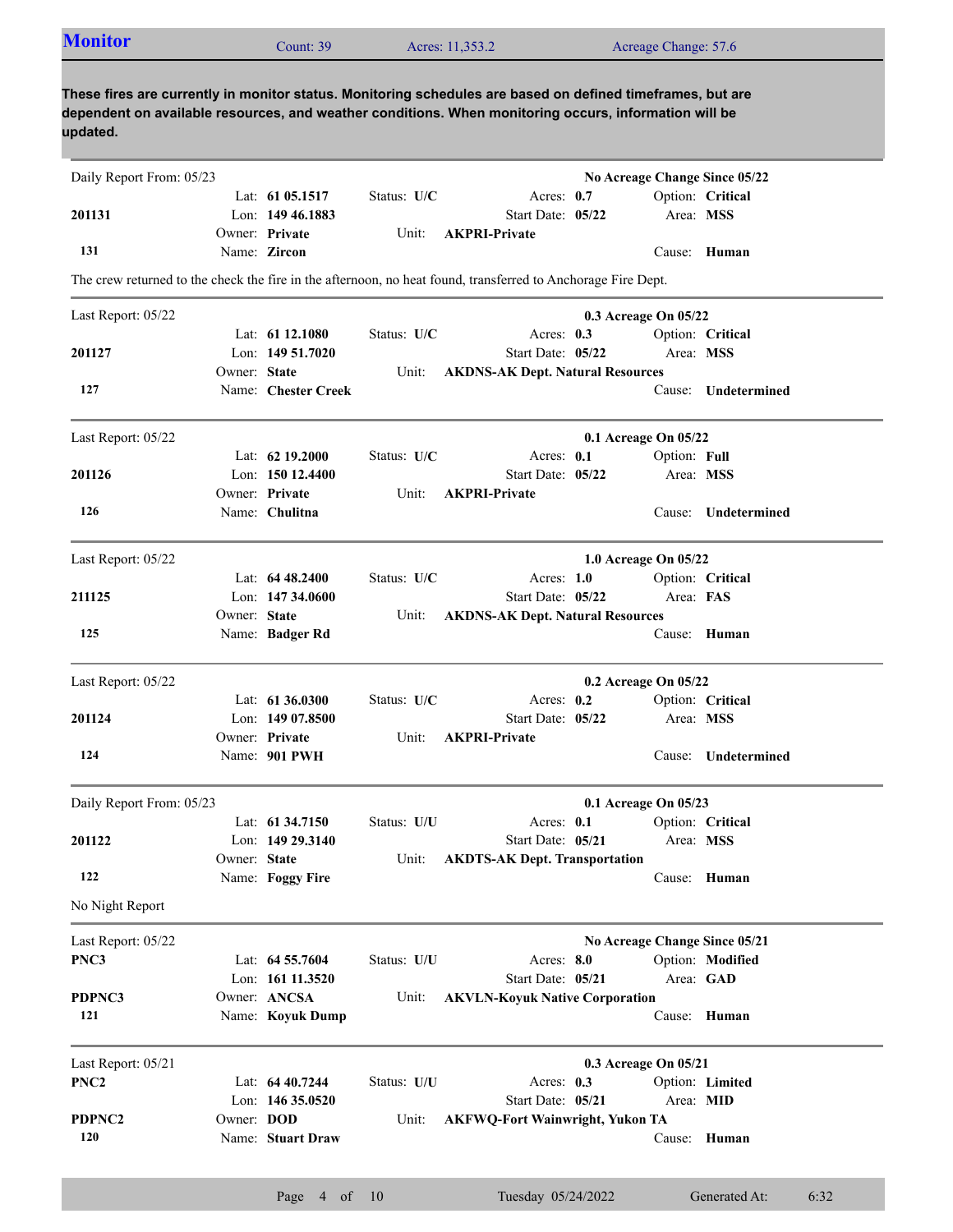| <b>Monitor</b><br>Acres: 11,353.2<br>Count: $39°$ | Acreage Change: 57.6 |
|---------------------------------------------------|----------------------|
|---------------------------------------------------|----------------------|

| Last Report: 05/21       |              |                                         |             |                                                             | 0.1 Acreage On 05/21          |                  |                     |
|--------------------------|--------------|-----------------------------------------|-------------|-------------------------------------------------------------|-------------------------------|------------------|---------------------|
| 201118                   |              | Lat: $61\,28.4200$<br>Lon: $14944.6000$ | Status: U/U | Acres: 0.1<br>Start Date: 05/21                             |                               | Area: MSS        | Option: Critical    |
| 118                      |              | Owner: Private<br>Name: Twilight        | Unit:       | <b>AKPRI-Private</b>                                        |                               |                  | Cause: Undetermined |
| Last Report: 05/21       |              |                                         |             |                                                             | 15.0 Acreage On 05/21         |                  |                     |
| PNB9                     |              | Lat: $6441.5467$                        | Status: U/U | Acres: 15.0                                                 |                               |                  | Option: Limited     |
| PDPNB9                   | Owner: DOD   | Lon: 146 34.3617                        | Unit:       | Start Date: 05/21<br><b>AKFWQ-Fort Wainwright, Yukon TA</b> |                               | Area: MID        |                     |
| 117                      |              | Name: Stuart Creek                      |             |                                                             |                               |                  | Cause: Human        |
| Last Report: 05/22       |              |                                         |             |                                                             | No Acreage Change Since 05/21 |                  |                     |
| PNB <sub>5</sub>         |              | Lat: 61 42.1467                         | Status: U/C | Acres: $5.1$                                                |                               |                  | Option: Critical    |
| 201116                   |              | Lon: $14900.9550$<br>Owner: Private     | Unit:       | Start Date: 05/21<br><b>AKPRI-Private</b>                   |                               | Area: MSS        |                     |
| 116                      |              | Name: All Elks Road                     |             |                                                             |                               | Cause:           | Undetermined        |
| Last Report: 05/21       |              |                                         |             |                                                             | 0.1 Acreage On 05/21          |                  |                     |
|                          |              | Lat: $6029.8310$                        | Status: U/C | Acres: $0.1$                                                |                               |                  | Option: Critical    |
| 203115                   |              | Lon: 151 00.8780                        |             | Start Date: 05/21                                           |                               | Area: KKS        |                     |
| 115                      | Owner: State | Name: Ski Boot                          | Unit:       | <b>AKDNS-AK Dept. Natural Resources</b>                     |                               | Cause:           | Human               |
| Last Report: 05/21       |              |                                         |             |                                                             | No Acreage Change Since 05/20 |                  |                     |
|                          |              | Lat: $59\,31.5960$                      | Status: U/C | Acres: 0.1                                                  |                               | Option: Full     |                     |
| 203113                   |              | Lon: $151\,26.3920$<br>Owner: Private   | Unit:       | Start Date: 05/20<br><b>AKPRI-Private</b>                   |                               | Area: <b>KKS</b> |                     |
| 113                      |              | Name: Sadie Cove                        |             |                                                             |                               |                  | Cause: Human        |
| Last Report: 05/20       |              |                                         |             |                                                             | 0.3 Acreage On 05/20          |                  |                     |
|                          |              | Lat: $6507.2883$                        | Status: U/C | Acres: $0.3$                                                |                               |                  | Option: Critical    |
| 211112                   |              | Lon: $14740.3083$                       |             | Start Date: 05/20                                           |                               | Area: FAS        |                     |
| 112                      |              | Owner: Private<br>Name: Poker Creek     | Unit:       | <b>AKPRI-Private</b>                                        |                               |                  | Cause: Undetermined |
| Last Report: 05/20       |              |                                         |             |                                                             | 0.1 Acreage On 05/20          |                  |                     |
|                          |              | Lat: 63 53.7350                         | Status: U/C | Acres: 0.1                                                  |                               |                  | Option: Limited     |
| 212111                   |              | Lon: 145 08.1200                        |             | Start Date: 05/20                                           |                               | Area: DAS        |                     |
| 111                      | Owner: State | Name: Barley Way                        | Unit:       | <b>AKDNS-AK Dept. Natural Resources</b>                     |                               | Cause:           | Undetermined        |
| Daily Report From: 05/23 |              |                                         |             |                                                             | No Acreage Change Since 05/21 |                  |                     |
|                          |              | Lat: 62 00.4200                         | Status: U/C | Acres: $3.2$                                                |                               |                  | Option: Critical    |
| 201110                   |              | Lon: 149 57.8800                        |             | Start Date: 05/20                                           |                               | Area: MSS        |                     |
| 110                      |              | Owner: Private<br>Name: Caswell Lakes   | Unit:       | <b>AKPRI-Private</b>                                        |                               | Cause:           | Undetermined        |

One Forestry engine checked and walked perimeter. No heat or smoke.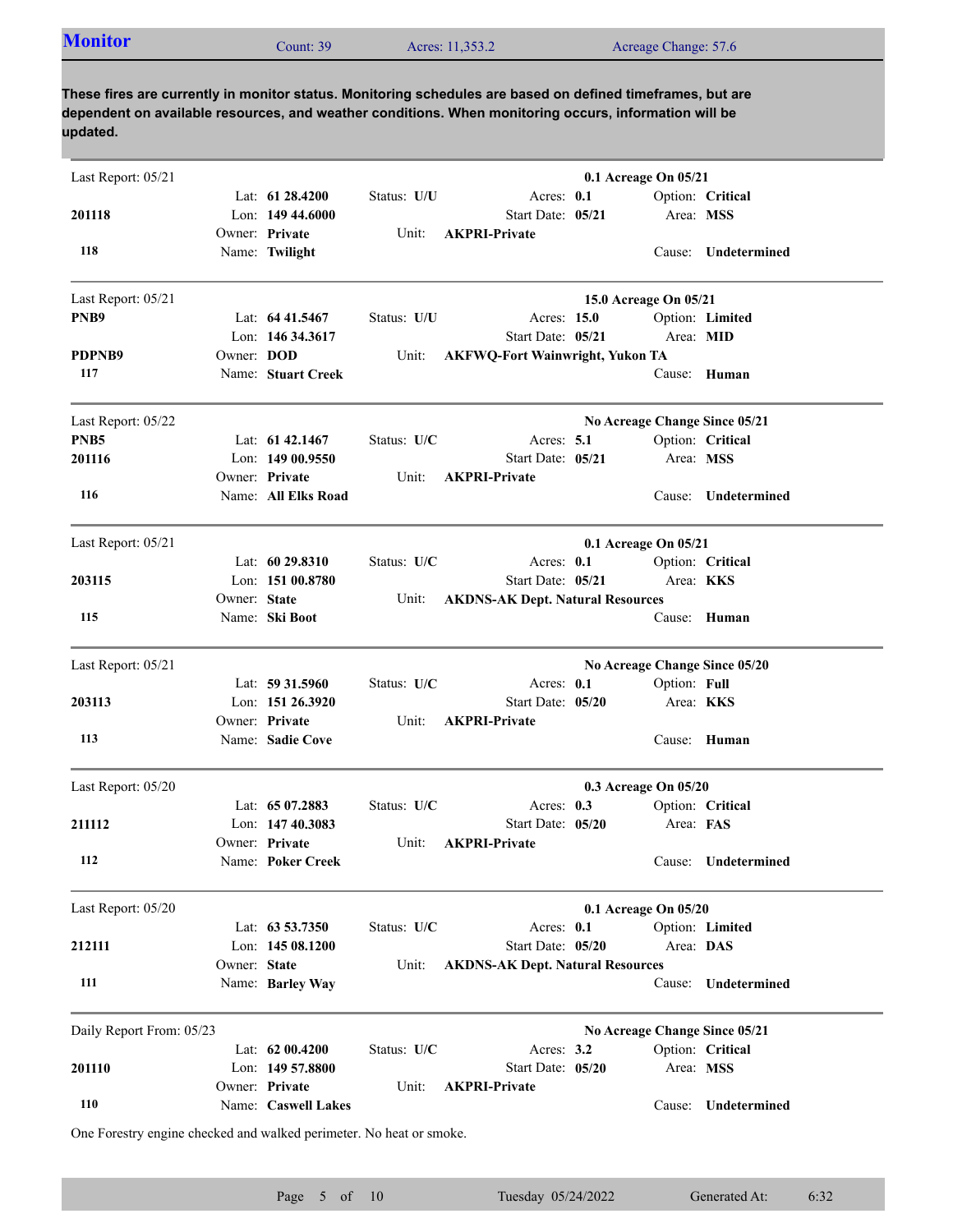| Acreage Change: 57.6<br>Acres: 11,353.2<br>Count: 39 |
|------------------------------------------------------|
|------------------------------------------------------|

| Last Report: 05/20 |              |                          |             |                                                     | 0.1 Acreage On 05/20  |                                |
|--------------------|--------------|--------------------------|-------------|-----------------------------------------------------|-----------------------|--------------------------------|
| PM9B               |              | Lat: $6507.0536$         | Status: U/U | Acres: $0.1$                                        |                       | Option: Limited                |
|                    |              | Lon: $14140.0800$        |             | Start Date: 05/20                                   | Area: UYD             |                                |
| PDPM9B             | Owner: NPS   |                          | Unit:       | <b>AKYCP-Yukon-Charley Rivers National Preserve</b> |                       |                                |
| 109                |              | Name: Trout Creek        |             |                                                     |                       | Cause: Lightning               |
| Last Report: 05/20 |              |                          |             |                                                     | 25.8 Acreage On 05/20 |                                |
| PM9D               |              | Lat: $6501.5846$         | Status: U/U | Acres: 25.8                                         |                       | Option: Modified               |
|                    |              | Lon: 141 14.8020         |             | Start Date: 05/20                                   | Area: UYD             |                                |
| PDPM9D             |              | Owner: ANCSA             | Unit:       | <b>AKDYN-Doyon, Limited</b>                         |                       |                                |
| 108                |              | Name: Windfall Mountain  |             |                                                     |                       | Cause: Lightning               |
| Last Report: 05/21 |              |                          |             |                                                     |                       | 0.8 Acreage Change Since 05/20 |
| <b>PM74</b>        |              | Lat: 62 58.8490          | Status: U/C | Acres: 1.8                                          | Option: Full          |                                |
| 204107             |              | Lon: 156 05.8460         |             | Start Date: 05/19                                   | Area: SWS             |                                |
| PNPM74             |              | Owner: ANCSA             | Unit:       | <b>AKVLN-MTNT, Limited</b>                          |                       |                                |
| 107                |              | Name: Takotna Dump       |             |                                                     | Cause:                | Undetermined                   |
| Last Report: 05/19 |              |                          |             |                                                     | 0.1 Acreage On 05/19  |                                |
| <b>PM70</b>        |              | Lat: $61\,35.0700$       | Status: U/C | Acres: $0.1$                                        |                       | Option: Critical               |
| 201106             |              | Lon: 149 23.7117         |             | Start Date: 05/19                                   | Area: MSS             |                                |
| PNPM70             |              | Owner: Private           | Unit:       | <b>AKPRI-Private</b>                                |                       |                                |
| 106                |              | Name: Happy Fire         |             |                                                     | Cause:                | Human                          |
| Last Report: 05/22 |              |                          |             |                                                     |                       | No Acreage Change Since 05/21  |
| PM75               |              | Lat: $64\,50.4600$       | Status: U/C | Acres: $5.0$                                        |                       | Option: Critical               |
| 211104             |              | Lon: $14746.1700$        |             | Start Date: 05/19                                   | Area: FAS             |                                |
| PNPM75             | Owner: State |                          | Unit:       | <b>AKAKS-Alaska Railroad</b>                        |                       |                                |
| 104                |              | Name: Chena Landing Loop |             |                                                     | Cause:                | Human                          |
| Last Report: 05/19 |              |                          |             |                                                     |                       | No Acreage Change Since 05/18  |
| PM7S               |              | Lat: $59\,48.9260$       | Status: U/C | Acres: $1.5$                                        |                       | Option: Critical               |
| 203101             |              | Lon: $15105.4650$        |             | Start Date: 05/18                                   | Area: <b>KKS</b>      |                                |
| PNPM7S             |              | Owner: Private           | Unit:       | <b>AKPRI-Private</b>                                |                       |                                |
| 101                |              | Name: Olia Court         |             |                                                     |                       | Cause: Human                   |
| Last Report: 05/18 |              |                          |             |                                                     | 0.1 Acreage On 05/18  |                                |
|                    |              | Lat: 60 28.3740          | Status: U/C | Acres: 0.1                                          |                       | Option: Critical               |
| 203100             |              | Lon: 151 10.5300         |             | Start Date: 05/18                                   | Area: KKS             |                                |
|                    |              | Owner: Private           | Unit:       | <b>AKPRI-Private</b>                                |                       |                                |
| 100                | Name: Jones  |                          |             |                                                     |                       | Cause: Human                   |
| Last Report: 05/18 |              |                          |             |                                                     |                       | No Acreage Change Since 05/17  |
|                    |              | Lat: 60 31.9040          | Status: U/C | Acres: 0.1                                          |                       | Option: Critical               |
| 203099             |              | Lon: 150 47.9930         |             | Start Date: 05/17                                   | Area: KKS             |                                |
|                    |              | Owner: Private           | Unit:       | <b>AKPRI-Private</b>                                |                       |                                |
| 099                | Name: Adele  |                          |             |                                                     |                       | Cause: Human                   |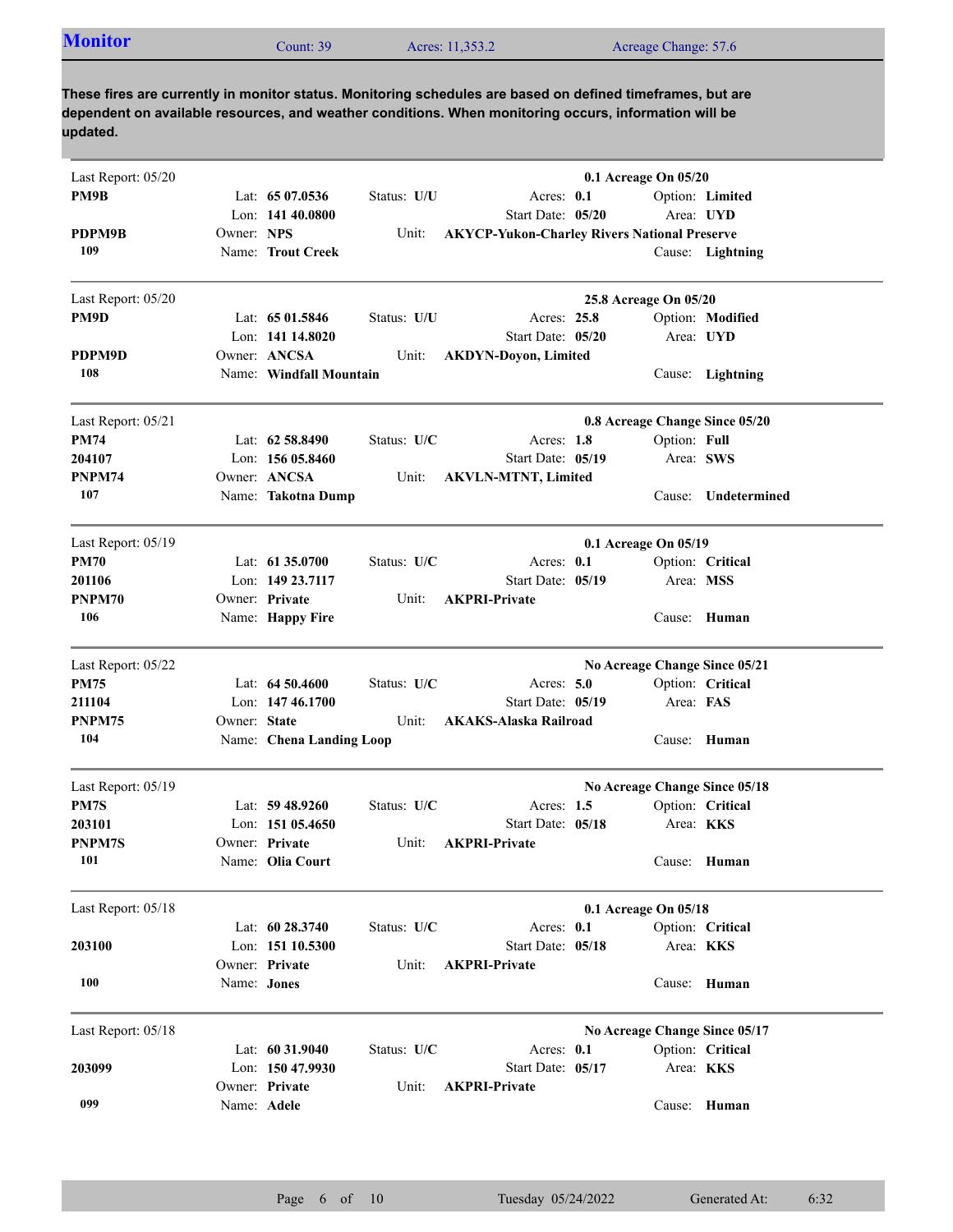| <b>Monitor</b> | Count: 39 | Acres: 11,353.2 | Acreage Change: 57.6 |
|----------------|-----------|-----------------|----------------------|
|                |           |                 |                      |

| Last Report: 05/20 |              |                         |             |                                          |                      |                  | -0.2 Acreage Change Since 05/17 |
|--------------------|--------------|-------------------------|-------------|------------------------------------------|----------------------|------------------|---------------------------------|
| PM <sub>5N</sub>   |              | Lat: 61 35.9646         | Status: U/C | Acres: $0.3$                             |                      |                  | Option: Critical                |
| 201097             |              | Lon: 149 25.1364        |             | Start Date: 05/17                        |                      | Area: MSS        |                                 |
|                    |              | Owner: Private          | Unit:       | <b>AKPRI-Private</b>                     |                      |                  |                                 |
| 097                | Name: Nina   |                         |             |                                          |                      |                  | Cause: Human                    |
|                    |              |                         |             |                                          |                      |                  |                                 |
| Last Report: 05/20 |              |                         |             |                                          |                      |                  | No Acreage Change Since 05/19   |
| PM5M               |              | Lat: $58\,36.4200$      | Status: U/C | Acres: 24.3                              |                      |                  | Option: Unplanned               |
| 204096             |              | Lon: $15957.9600$       |             | Start Date: 05/17                        |                      | Area: SWS        |                                 |
| PNPM5M             | Owner: State |                         | Unit:       | <b>AKDNS-AK Dept. Natural Resources</b>  |                      |                  |                                 |
| 096                |              | Name: Walrus Islands    |             |                                          |                      | Cause:           | Undetermined                    |
|                    |              |                         |             |                                          |                      |                  |                                 |
| Last Report: 05/19 |              |                         |             |                                          |                      |                  | No Acreage Change Since 05/18   |
|                    |              | Lat: $62\,23.1017$      | Status: U/C | Acres: $2.0$                             |                      | Option: Full     |                                 |
| 201095             |              | Lon: 149 47.9617        |             | Start Date: 05/17                        |                      | Area: MSS        |                                 |
|                    |              | Owner: Private          | Unit:       | <b>AKPRI-Private</b>                     |                      |                  |                                 |
| 095                |              | Name: N. Fork Talkeetna |             |                                          |                      | Cause:           | <b>Undetermined</b>             |
| Last Report: 05/16 |              |                         |             |                                          | 0.5 Acreage On 05/16 |                  |                                 |
| <b>PM38</b>        |              | Lat: $59\,42.6226$      | Status: U/C | Acres: $0.5$                             |                      | Option: Full     |                                 |
| 204090             |              | Lon: 161 53.2962        |             | Start Date: 05/16                        |                      | Area: SWS        |                                 |
| PNPM38             |              | Owner: ANCSA            | Unit:       | <b>AKVLN-Qanirtuuq, Incorporated</b>     |                      |                  |                                 |
| 090                |              | Name: Arolik            |             |                                          |                      | Cause:           | Undetermined                    |
|                    |              |                         |             |                                          |                      |                  |                                 |
| Last Report: 05/16 |              |                         |             |                                          | 0.1 Acreage On 05/16 |                  |                                 |
| <b>PM36</b>        |              | Lat: 61 30.5267         | Status: U/C | Acres: 0.1                               |                      |                  | Option: Critical                |
| 201088             |              | Lon: 149 39.5567        |             | Start Date: 05/16                        |                      | Area: MSS        |                                 |
| PNPM36             |              | Owner: Private          | Unit:       | <b>AKPRI-Private</b>                     |                      |                  |                                 |
| 088                |              | Name: Shearwater        |             |                                          |                      | Cause:           | Undetermined                    |
| Last Report: 05/15 |              |                         |             |                                          | 0.5 Acreage On 05/15 |                  |                                 |
| PM2L               |              | Lat: 57 50.7233         | Status: U/C | Acres: $0.5$                             |                      | Option: Full     |                                 |
| 203084             |              | Lon: 152 37.9833        |             | Start Date: 05/15                        |                      | Area: <b>KKS</b> |                                 |
| PNPM2L             |              | Owner: ANCSA            | Unit:       |                                          |                      |                  |                                 |
| 084                |              |                         |             | <b>AKVLN-Ouzinkie Native Corporation</b> |                      |                  |                                 |
|                    |              | Name: Antone Larsen     |             |                                          |                      |                  | Cause: Human                    |
| Last Report: 05/12 |              |                         |             |                                          | 0.2 Acreage On 05/12 |                  |                                 |
|                    |              | Lat: 60 27.8230         | Status: U/C | Acres: $0.2$                             |                      |                  | Option: Critical                |
| 203079             |              | Lon: 151 10.3720        |             | Start Date: 05/12                        |                      | Area: KKS        |                                 |
|                    | Owner: State |                         | Unit:       | <b>AKDNS-AK Dept. Natural Resources</b>  |                      |                  |                                 |
| 079                |              | Name: Wendy Lane        |             |                                          |                      |                  | Cause: Human                    |
|                    |              |                         |             |                                          |                      |                  |                                 |
| Last Report: 05/18 |              |                         |             |                                          |                      |                  | 34.4 Acreage Change Since 05/17 |
|                    |              | Lat: 51 57.2683         | Status: U/U | Acres: 919.6                             |                      |                  | Option: Unplanned               |
| 204078             |              | Lon: 176 38.7183        |             | Start Date: 05/08                        |                      | Area: SWS        |                                 |
|                    | Owner: DOD   |                         | Unit:       | <b>AKNVQ-U.S. Navy</b>                   |                      |                  |                                 |
| 078                | Name: Adak   |                         |             |                                          |                      |                  | Cause: Human                    |
|                    |              |                         |             |                                          |                      |                  |                                 |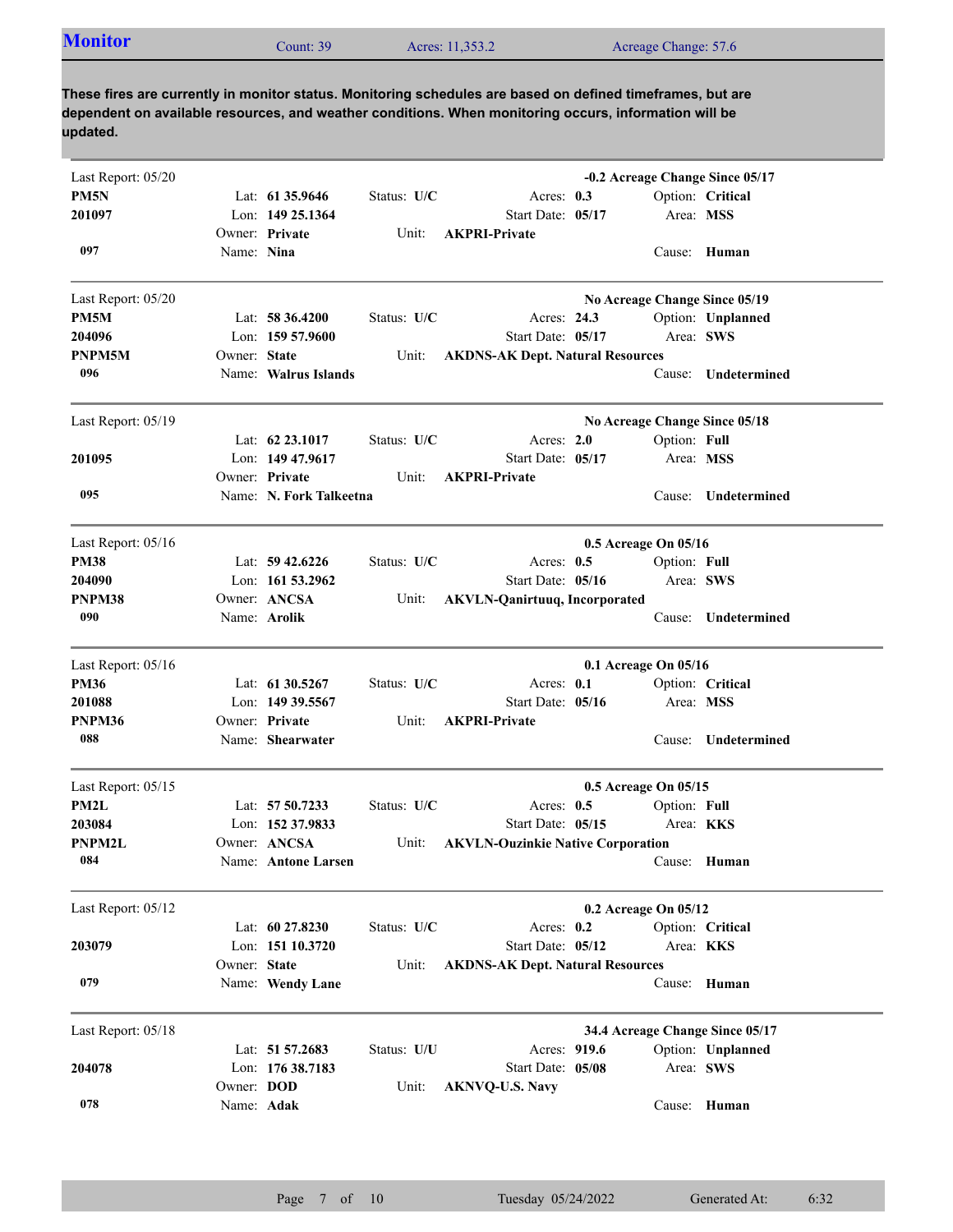| <b>Monitor</b> | Count: 39 | Acres: 11,353.2 | Acreage Change: 57.6 |
|----------------|-----------|-----------------|----------------------|

| Last Report: 05/12       |              |                                   |             |                                                   |                 | 0.1 Acreage On 05/12 |                                |
|--------------------------|--------------|-----------------------------------|-------------|---------------------------------------------------|-----------------|----------------------|--------------------------------|
| PMS1                     |              | Lat: 61 43.9700                   | Status: U/C | Acres: 0.1                                        |                 | Option: Full         |                                |
| 201077                   |              | Lon: $14901.7300$                 |             | Start Date: 05/12                                 |                 | Area: MSS            |                                |
|                          | Owner: State |                                   | Unit:       | <b>AKDNS-AK Dept. Natural Resources</b>           |                 |                      |                                |
| 077                      |              | Name: Buffalo Mine Coal Seam 2022 |             |                                                   |                 |                      | Cause: Lightning               |
| Last Report: 05/18       |              |                                   |             |                                                   |                 |                      | 1.3 Acreage Change Since 05/14 |
| PMR4                     |              | Lat: $5520.5650$                  | Status: U/C | Acres: 25.0                                       |                 |                      | Option: Unplanned              |
| 204074                   |              | Lon: $16026.0880$                 |             | Start Date: 05/12                                 |                 | Area: SWS            |                                |
| PNPMR4                   |              | Owner: ANCSA                      | Unit:       | <b>AKVLN-Shumagin Corporation</b>                 |                 |                      |                                |
| 074                      |              | Name: Danger Point                |             |                                                   |                 | Cause:               | Undetermined                   |
| Last Report: 05/12       |              |                                   |             |                                                   |                 | 0.1 Acreage On 05/12 |                                |
| PMR3                     |              | Lat: $61\,23.8210$                | Status: U/C | Acres: 0.1                                        |                 |                      | Option: Critical               |
| 201073                   |              | Lon: $14928.3180$                 |             | Start Date: 05/11                                 |                 | Area: MSS            |                                |
|                          |              | Owner: County                     | Unit:       | <b>AKAKS-Anchorage, Municipality of</b>           |                 |                      |                                |
| 073                      |              | Name: Birchwood                   |             |                                                   |                 |                      | Cause: Human                   |
| Last Report: 05/12       |              |                                   |             |                                                   |                 |                      | 2.0 Acreage Change Since 05/11 |
|                          |              | Lat: $57\,42.9640$                | Status: U/C | Acres: $4.0$                                      |                 |                      | Option: Critical               |
| 203071                   |              | Lon: 152 36.0270                  |             | Start Date: 05/11                                 |                 | Area: KKS            |                                |
|                          |              | Owner: County                     | Unit:       | <b>AKAKS-Kodiak Island Borough</b>                |                 |                      |                                |
| 071                      |              | Name: Bell Flats                  |             |                                                   |                 |                      | Cause: Human                   |
| Last Report: 05/21       |              |                                   |             |                                                   |                 |                      | No Acreage Change Since 05/18  |
| PMG1                     |              | Lat: 60 29.7834                   | Status: U/C | Acres: $4.3$                                      |                 |                      | Option: Critical               |
| 231066                   |              | Lon: 149 47.3100                  |             | Start Date: 05/10                                 |                 | Area: CGF            |                                |
| P0PMG1                   |              | Owner: County                     | Unit:       | <b>AKAKS-Kenai Peninsula Borough</b>              |                 |                      |                                |
| 066                      |              | Name: Kenai Lake Overlook         |             |                                                   |                 | Cause:               | Undetermined                   |
| Last Report: 05/11       |              |                                   |             |                                                   |                 |                      | No Acreage Change Since 05/10  |
| PL8P                     |              | Lat: $60\,29.5458$                | Status: U/C | Acres: $0.5$                                      |                 | Option: Full         |                                |
| 232057                   |              | Lon: $14959.2440$                 |             | Start Date: 05/08                                 |                 | Area: CGF            |                                |
| P0PL8P                   | Owner: USFS  |                                   | Unit:       | <b>AKCGF-Chugach National Forest</b>              |                 |                      |                                |
| 057                      |              | Name: West Juneau                 |             |                                                   |                 |                      | Cause: Human                   |
| Daily Report From: 05/23 |              |                                   |             |                                                   |                 |                      | No Acreage Change Since 04/26  |
| PKS1                     |              | Lat: 60 32.1500                   | Status: U/U |                                                   | Acres: 10,302.5 |                      | Option: Limited                |
| 204012                   |              | Lon: 160 54.7500                  |             | Start Date: 04/16                                 |                 | Area: SWS            |                                |
| PNPKS1                   |              | Owner: USFWS                      | Unit:       | <b>AKYDR-Yukon Delta National Wildlife Refuge</b> |                 |                      |                                |
| 012                      |              | Name: Kwethluk                    |             |                                                   |                 |                      | Cause: Undetermined            |

The fire was flown by detection aircraft N303GV. No fire activity was observed.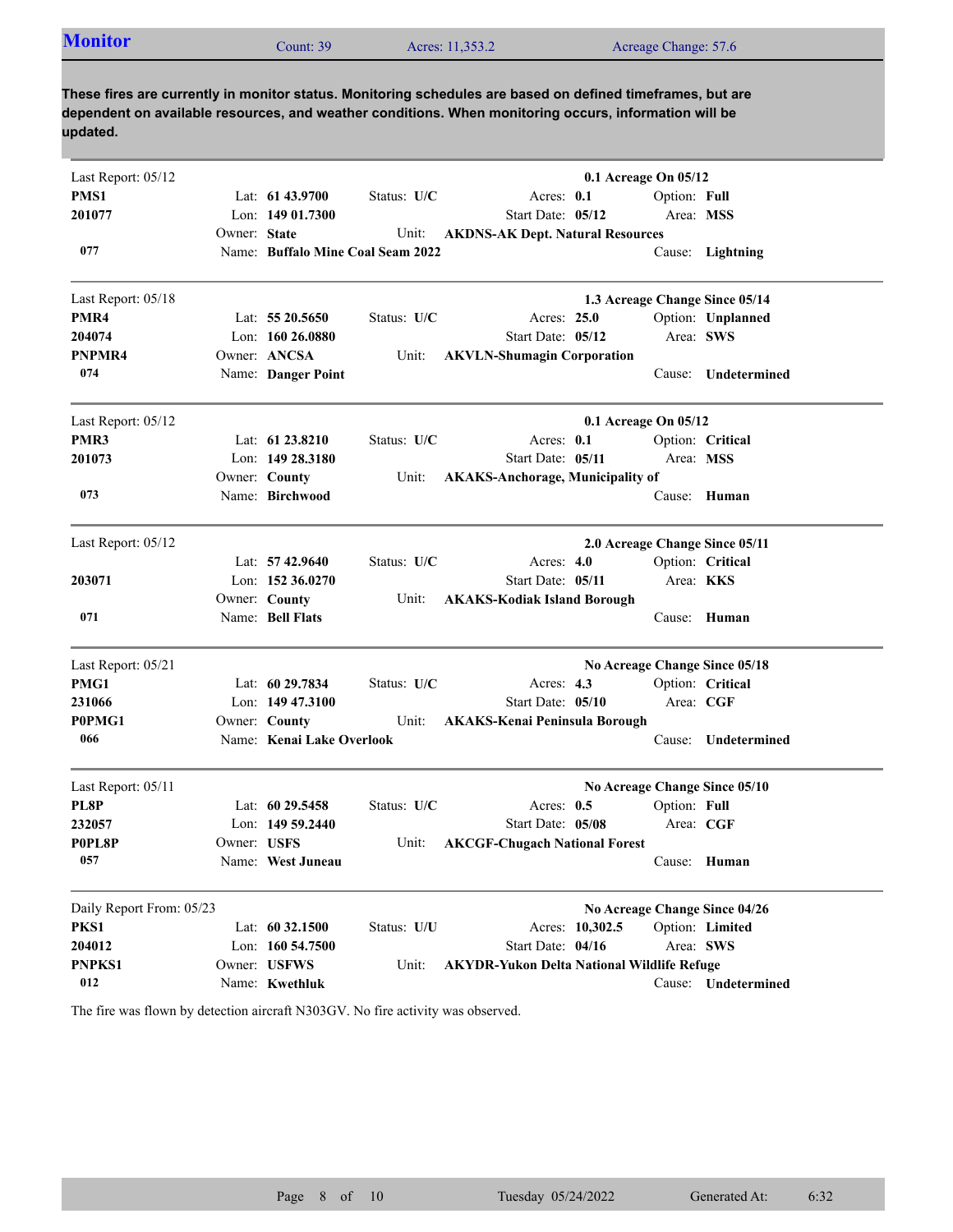| Out                                                                                     |            | Count: 3           | Acres: $0.4$        |  | Acreage Change: 0.0  |                               |           |                               |  |  |
|-----------------------------------------------------------------------------------------|------------|--------------------|---------------------|--|----------------------|-------------------------------|-----------|-------------------------------|--|--|
| Daily Report From: 05/23                                                                |            |                    |                     |  |                      |                               |           | No Acreage Change Since 05/22 |  |  |
|                                                                                         |            | Lat: $64,54,1600$  | Status: Out $05/23$ |  | Acres: 0.1           |                               |           | Option: Critical              |  |  |
| 211123                                                                                  |            | Lon: 147 24.5500   |                     |  | Start Date: 05/22    |                               | Area: FAS |                               |  |  |
|                                                                                         |            | Owner: Private     | Unit:               |  | <b>AKPRI-Private</b> |                               |           |                               |  |  |
| 123                                                                                     |            | Name: Jana Court   |                     |  |                      |                               | Cause:    | Human                         |  |  |
| At 1730 hours, Fairbanks 65 completed a grid of the area and declared the fire out.     |            |                    |                     |  |                      |                               |           |                               |  |  |
| Daily Report From: 05/23                                                                |            |                    |                     |  |                      | No Acreage Change Since 05/21 |           |                               |  |  |
|                                                                                         |            | Lat: $61\,34.9460$ | Status: Out 05/23   |  | Acres: $0.2$         |                               |           | Option: Critical              |  |  |
| 201114                                                                                  |            | Lon: $14908.4940$  |                     |  | Start Date: 05/21    |                               | Area: MSS |                               |  |  |
|                                                                                         |            | Owner: Private     | Unit:               |  | <b>AKPRI-Private</b> |                               |           |                               |  |  |
| 114                                                                                     |            | Name: Margaret     |                     |  |                      |                               | Cause:    | Undetermined                  |  |  |
| One Forestry engine checked and walked the fire no smoke or heat found called fire out. |            |                    |                     |  |                      |                               |           |                               |  |  |
| Daily Report From: 05/23                                                                |            |                    |                     |  |                      | No Acreage Change Since 05/19 |           |                               |  |  |
|                                                                                         |            | Lat: $61\,33.7300$ | Status: Out 05/23   |  | Acres: $0.1$         |                               |           | Option: Critical              |  |  |
| 201103                                                                                  |            | Lon: $14947.1500$  |                     |  | Start Date: 05/19    |                               | Area: MSS |                               |  |  |
|                                                                                         |            | Owner: Private     | Unit:               |  | <b>AKPRI-Private</b> |                               |           |                               |  |  |
| 103                                                                                     | Name: Nana |                    |                     |  |                      |                               | Cause:    | Human                         |  |  |
|                                                                                         |            |                    |                     |  |                      |                               |           |                               |  |  |

One Forestry engine checked and walked the fire, found no smoke or heat called fire out.